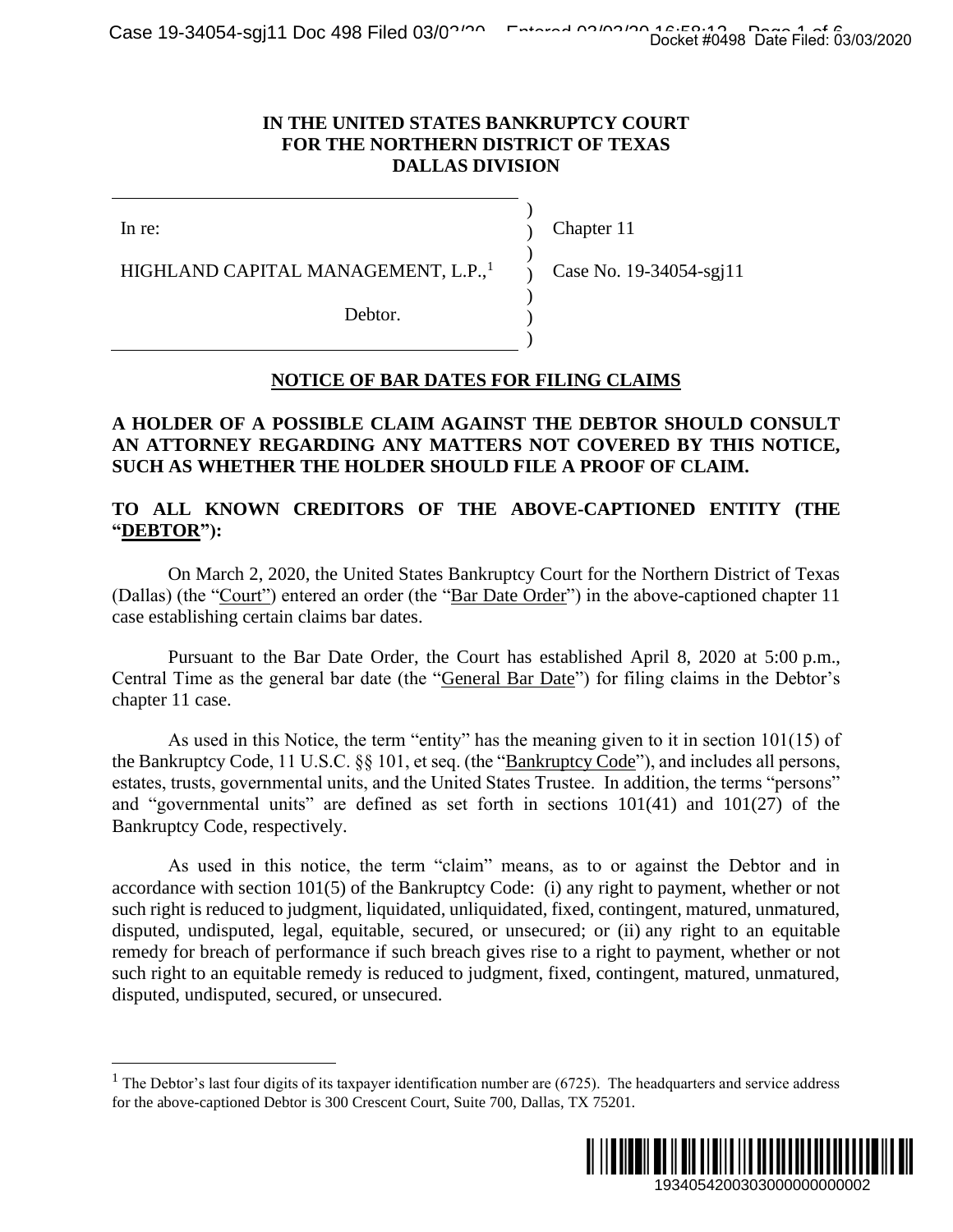# **THE BAR DATES**

The Bar Date Order established the following bar dates for filing proofs of claim in this case (collectively, the "Bar Dates"):

- a. The General Bar Date. Pursuant to the Bar Date Order, except as described below, all entities holding claims, whether administrative, secured, priority (including, without limitation, claims entitled to priority under sections 503(b)(9), 507(a)(4), or 507(a)(5) of the Bankruptcy Code), or unsecured nonpriority claims against the Debtor that arose before October 16, 2019 (the "Petition Date") must file proofs of claim by the General Bar Date of **April 8, 2020 at 5:00 p.m. Central Time**.
- b. The Fund Investor Bar Date. Pursuant to the Bar Date Order, all investors in funds managed by the Debtor (the "Fund Investors") holding claims (whether secured, unsecured, priority, or unsecured nonpriority) against the Debtor that arose before the Petition Date shall file proofs of claim by the Fund Investor Bar Date of **April 23, 2020 at 5:00 p.m. Central Time**.
- c. The Governmental Bar Date. Pursuant to the Bar Date Order, except as described below, all governmental units holding claims (whether secured, unsecured, priority, or unsecured nonpriority) against the Debtor that arose before the Petition Date must file proofs of claim by the Governmental Bar Date of **April 13, 2020 at 5:00 p.m. Central Time**.
- d. The Rejection Bar Date. Any entity whose claims arise out of the Court-approved rejection of an executory contract or unexpired lease, or as authorized by any order of the Court in this case, the Rejection Bar Date for such a claim will be the later of (a) the General Bar Date; (b) for executory contracts and unexpired leases rejected pursuant to a rejection motion, twenty-one (21) days after the later of (i) the date of the rejection motion, (ii) the date of the surrender of the leased property to the affected lessor, and (iii) any alternative date provided in the rejection motion; and (c) any other date set by an order of the Court. The later of these dates is referred to in this notice as the "Rejection Bar Date."
- e. The Amended Schedules Bar Date. If, subsequent to the mailing date of this notice, the Debtor amends or supplements its Schedules of Assets and Liabilities (the "Schedules") to reduce the undisputed, non-contingent, and liquidated amount or to change the nature, classification, or characterization of a claim against the Debtor reflected therein, any affected entities that dispute such amendments or supplements to the Schedules (such Schedules, the "Amended Schedules") are required to file a proof of claim or amend any previously filed proof of claim in respect of the Amended Schedules claim on or before the later of: (a) the General Bar Date; and (b) 30 days after the date that notice of the applicable Amended Schedules is served on the claimant. The later of these dates is referred to in this notice as the "Amended Schedules Bar Date."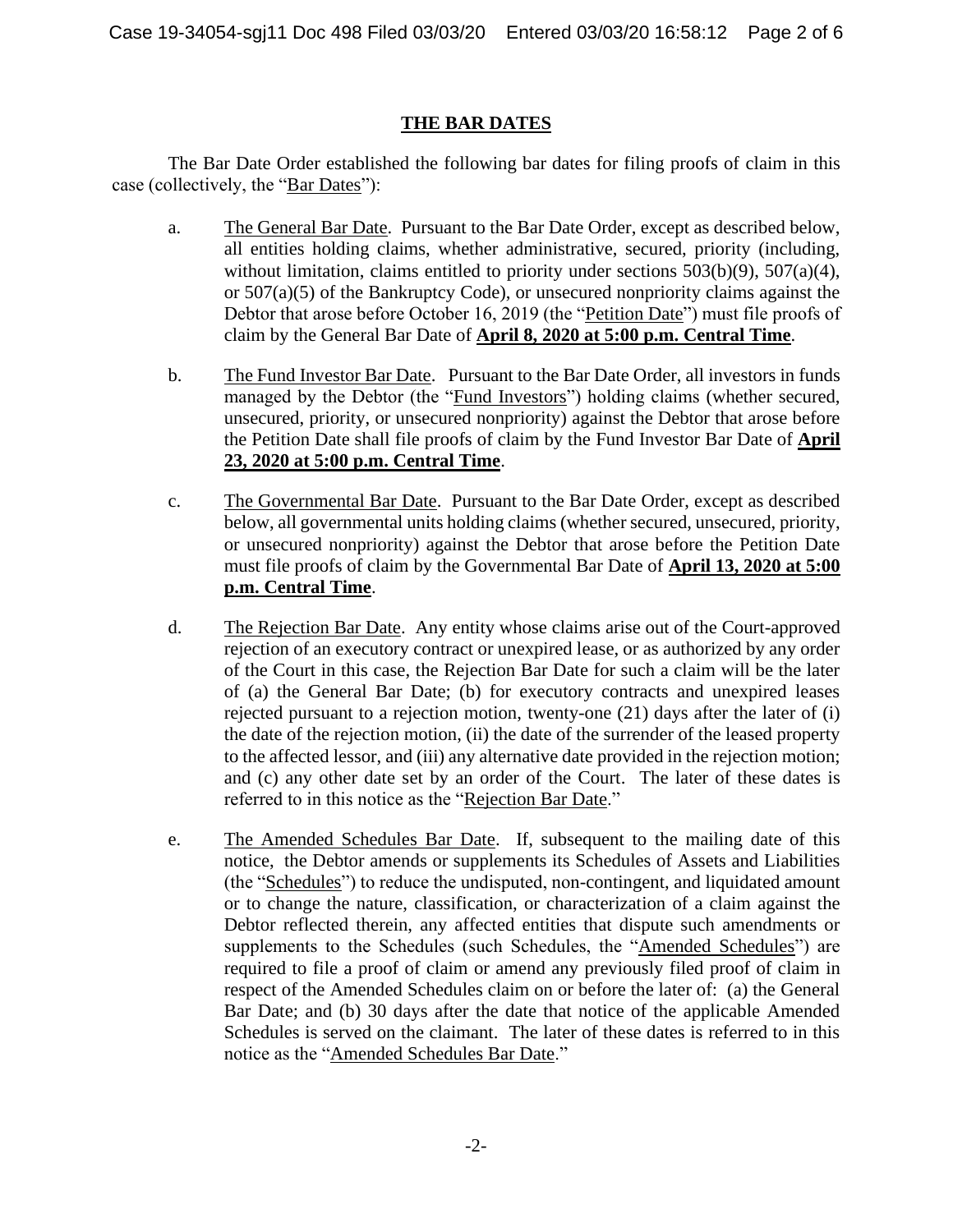## **FILING CLAIMS**

## **1. WHO MUST FILE**

Subject to the terms described above for holders of claims subject to the General Bar Date, the Fund Investor Bar Date, Governmental Bar Date, Rejection Bar Date, and the Amended Schedules Bar Date, the following entities must file proofs of claim on or before the General Bar Date:

- a. any entity (i) whose prepetition claim against the Debtor is not listed in the Debtor's Schedules or is listed as any of disputed, contingent, or unliquidated and (ii) that desires to share in any distribution in any of this case; and
- b. any entity whose prepetition claim against the Debtor is included within the Debtor's Schedules but believes that its prepetition claim is improperly classified in the Schedules or is listed in an incorrect amount and that desires to have its claim allowed in a classification or amount different from the classification or amount identified in the Schedules.

## **2. WHAT TO FILE**

The Debtor is enclosing a proof of claim form for use in this case, or you may use another proof of claim form that conforms substantially to Official Bankruptcy Form No. 410. If your claim is scheduled by the Debtor, the attached proof of claim form also sets forth: (i) the amount of your claim (if any) as scheduled; (ii) the Debtor against which the claim is scheduled; (iii) whether your claim is scheduled as disputed, contingent, or unliquidated; and (iv) whether your claim is listed as a secured, unsecured priority, or unsecured nonpriority claim. You will receive a different proof of claim form for each claim scheduled in your name by the Debtor. You may utilize the proof of claim form(s) provided by the Debtor to file your claim. Additional proof of claim forms may be obtained at the following websites: www.kccllc.net/HCMLP (the "Claim Agent Website") or http://www.uscourts.gov/forms/bankruptcy-forms/proof-claim-0.

## **3. WHEN AND WHERE TO FILE**

Entities must file each Proof of Claim Form so they are received on or before the applicable Bar Dates either (a) electronically with Kurtzman Carson Consultants LLC (the "Claims Agent") via the interface available at www.kccllc.net/HCMLP or (b) via U.S. mail or other hand delivery method to the following address:

> HCMLP Claims Processing Center c/o KCC 222 N. Pacific Coast Highway, Suite 300 El Segundo, CA 90245

Proof of Claim Forms will be deemed filed when **actually received** by the Claims Agent on or before the applicable Bar Date. **Proof of Claim Forms may not be delivered via facsimile or electronic mail transmission**.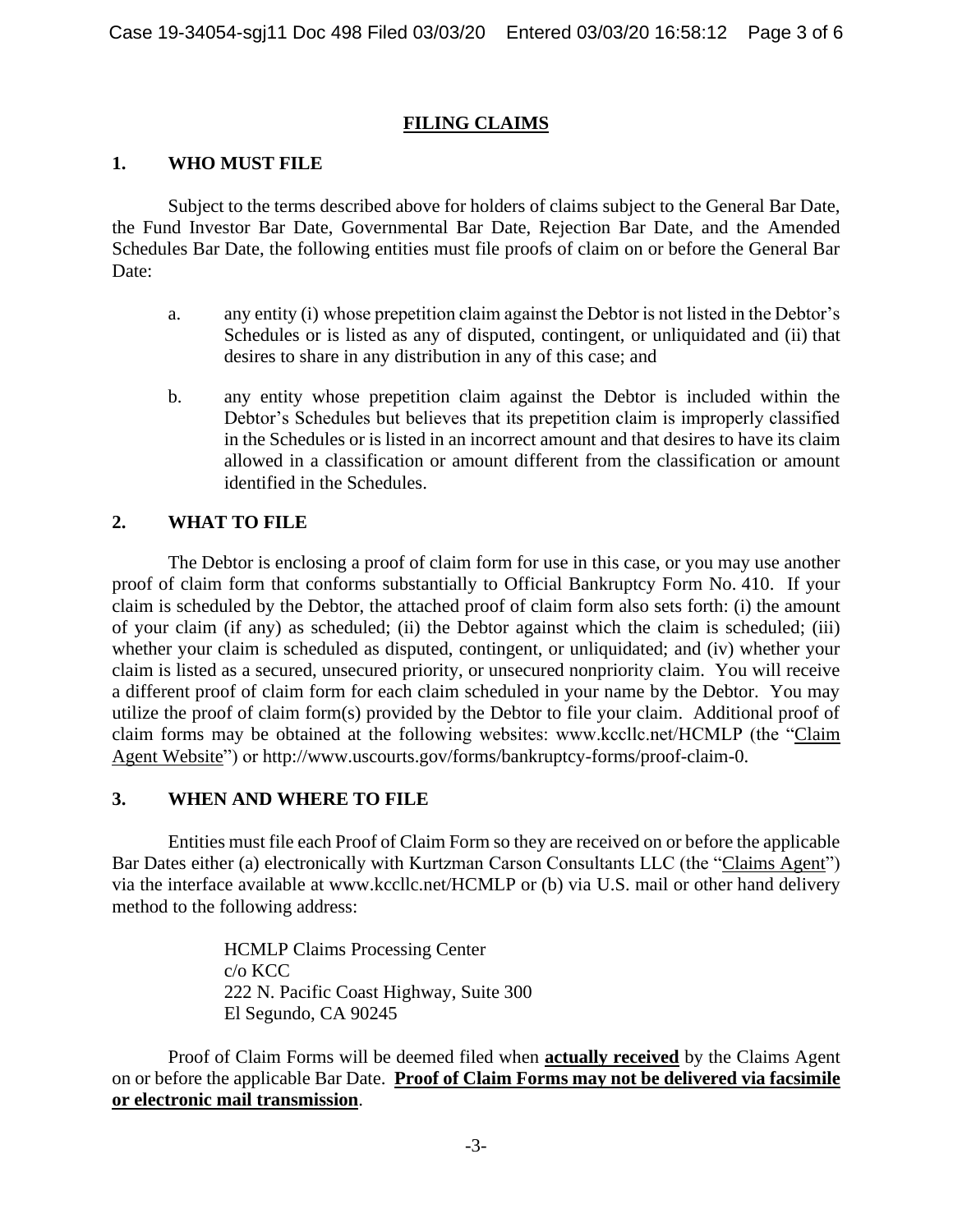Proof of Claim Forms will be collected, docketed, and maintained by the Claims Agent. If you want to receive acknowledgement of the Claims Agent's receipt of a Proof of Claim Form, you must submit by the applicable Bar Date, and concurrently with submitting your original Proof of Claim Form, (i) a copy of the original Proof of Claim Form and (ii) a self-addressed, postage prepaid return envelope.

All forms must be **signed** by the claimant or, if the claimant is not an individual, by an authorized agent of the claimant. The form must be written in English and be denominated in United States currency. You should attach to your completed form any documents on which the claim is based (or, if such documents are voluminous, attach a summary) or an explanation as to why the documents are not available.

## **4. ENTITIES NOT REQUIRED TO FILE A CLAIM**

The Bar Date Order further provides that the following entities, whose claims otherwise would be subject to the General Bar Date, the Fund Investor Bar Date or the Governmental Bar Date, need not file claims in this case:

- a. any entity that already has filed a signed proof of claim against the Debtor in a form substantially similar to Official Bankruptcy Form No. 410 with: (i) the Clerk of the Bankruptcy Court for the District of Delaware and/or Clerk of the Bankruptcy Court for the Northern District of Texas (Dallas) or (ii) the Debtor's Claims Agent;
- b. any entity (i) whose claim against the Debtor is not listed as "disputed", "contingent", or "unliquidated" in the Schedules or Amended Schedules and (ii) agrees with the nature, classification and amount of its claim as identified in the Schedules or Amended Schedules; and
- c. any entity whose claim against the Debtor previously has been allowed by, or paid pursuant to, an order of the Court.

## **NO REQUIREMENT FOR STOCKHOLDERS TO FILE PROOFS OF INTEREST**

Any entity holding an interest in the Debtor (an "Interest Holder"), which interest is based exclusively upon the ownership of: (i) common or preferred stock in the Debtor; or (ii) warrants or rights to purchase, sell, or subscribe to such a security or interest of the Debtor (any such security or interest being referred to herein as an "Interest"), need not file a proof of claim or proof of interest on or before the General Bar Date on account of such Interest; provided, however, Interest Holders who want to assert claims against the Debtor that arise out of or relate to the ownership or purchase of an Interest, including claims arising out of or relating to the sale, issuance, or distribution of the Interest, must file a claim by the applicable Bar Dates, unless another exception identified in the Motion applies.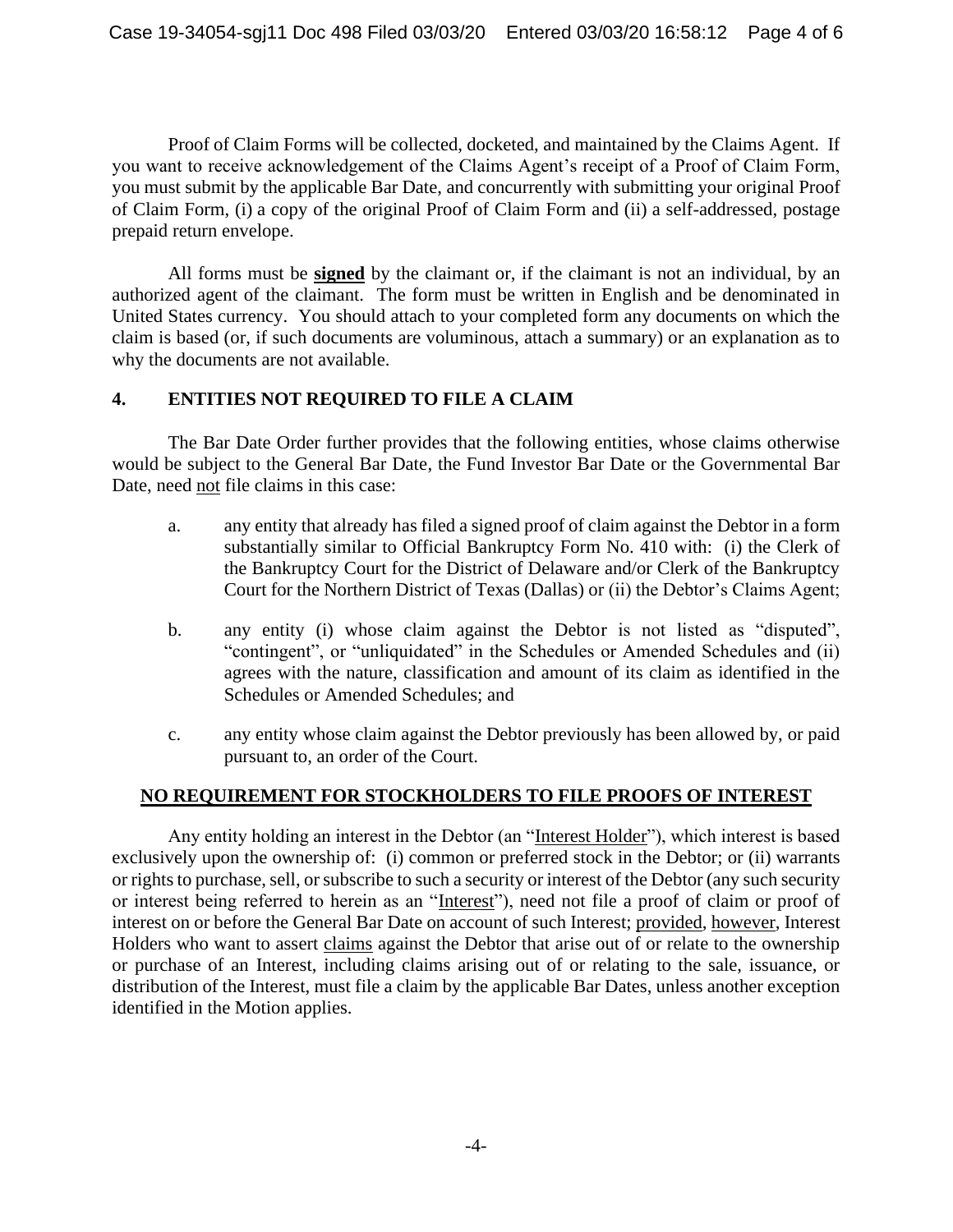#### **CONSEQUENCES OF FAILURE TO FILE A CLAIM**

Any entity that is required to file a Proof of Claim Form but fails to do so properly by the applicable Bar Date shall not be treated as a creditor with respect to such claim for purposes of voting upon, or receiving distributions under, any chapter 11 plan in this case.

#### **RESERVATION OF RIGHTS**

The Debtor retains the right to: (i) dispute, or assert offsets or defenses against, any filed proofs of claim, or any claim listed or reflected in the Schedules, as to nature, amount, liability, classification, or otherwise; (ii) subsequently designate any scheduled claim as disputed, contingent, or unliquidated; and (iii) otherwise amend or supplement the Schedules. Notwithstanding the foregoing, nothing contained herein shall preclude the Debtor from objecting to any claim, whether scheduled or filed, on any grounds.

#### **ADDITIONAL INFORMATION**

If you require additional information regarding the filing of a claim, you may contact the Claims Agent at 877-573-3984 (310-751-1829 for international calls) or by submitting an inquiry at www.kccllc.net/HCMLP. Copies of the Bar Date Order and other information regarding the Debtor's chapter 11 case are available for inspection free of charge on the Claims Agent's website at: www.kccllc.net/HCMLP.

The Claims Agent cannot advise you how to file, or whether you should file, a claim. You may wish to consult an attorney regarding this matter.

[*Remainder of Page Intentionally Left Blank*]